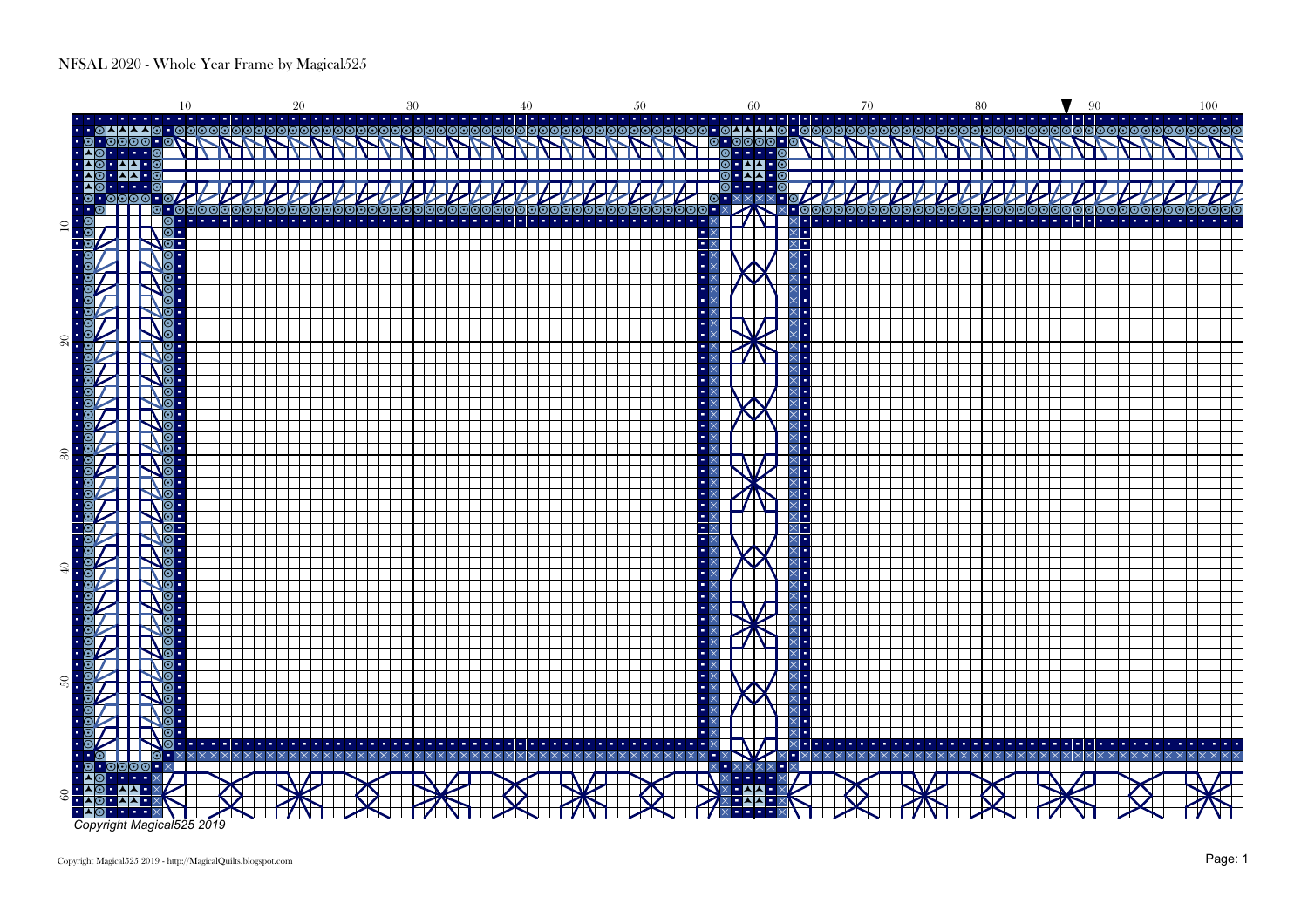

Copyright Magical525 2019 - http://MagicalQuilts.blogspot.com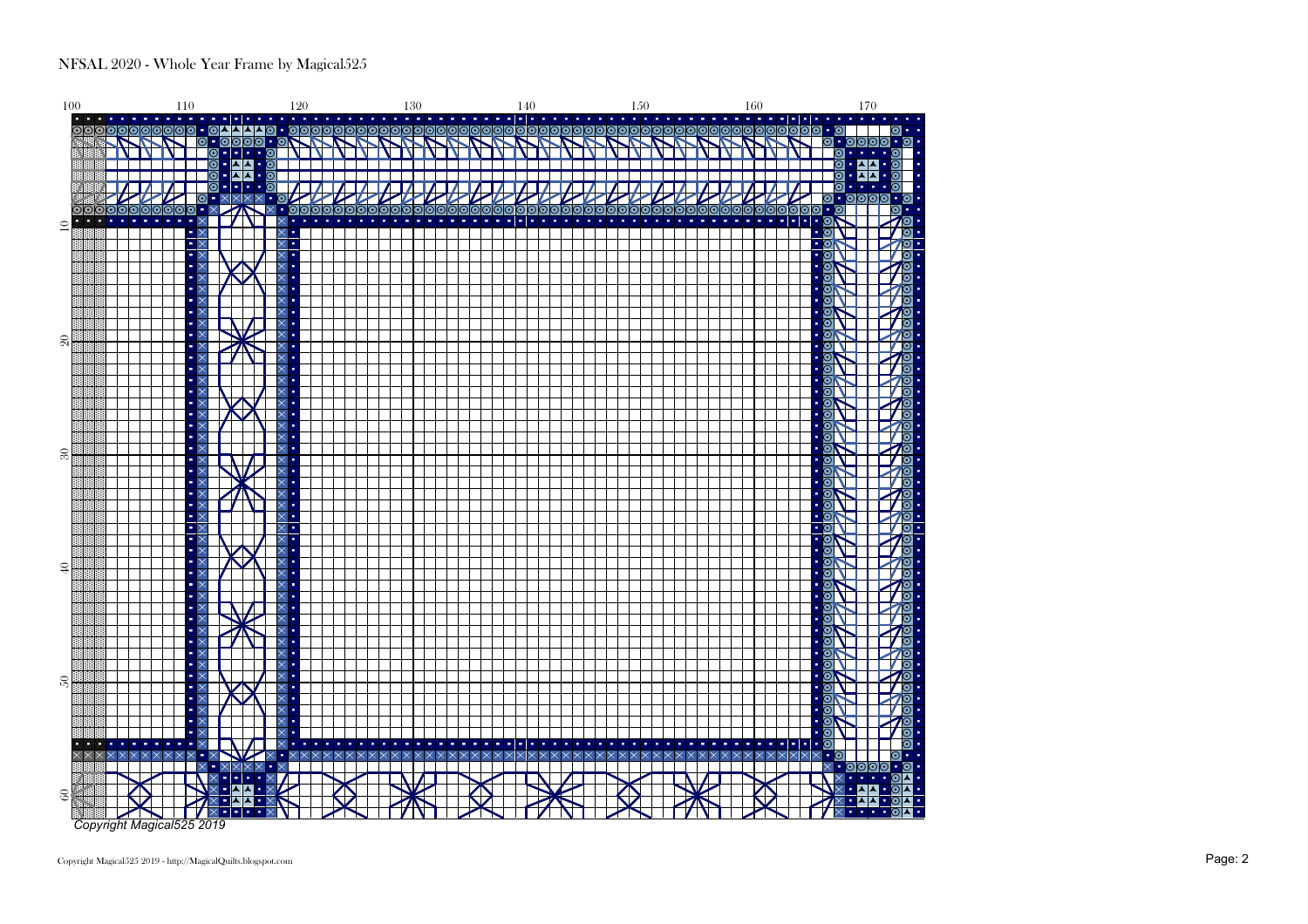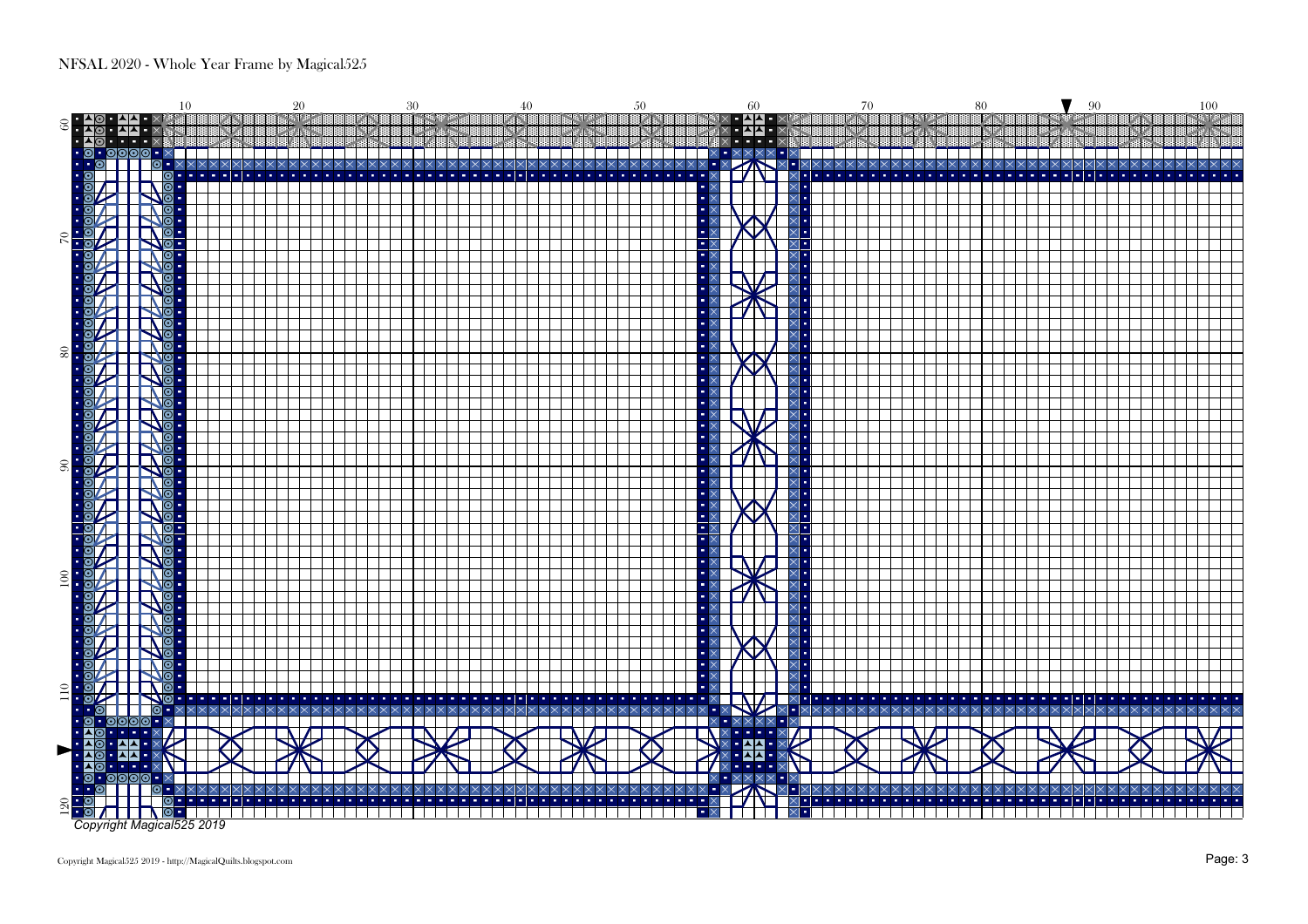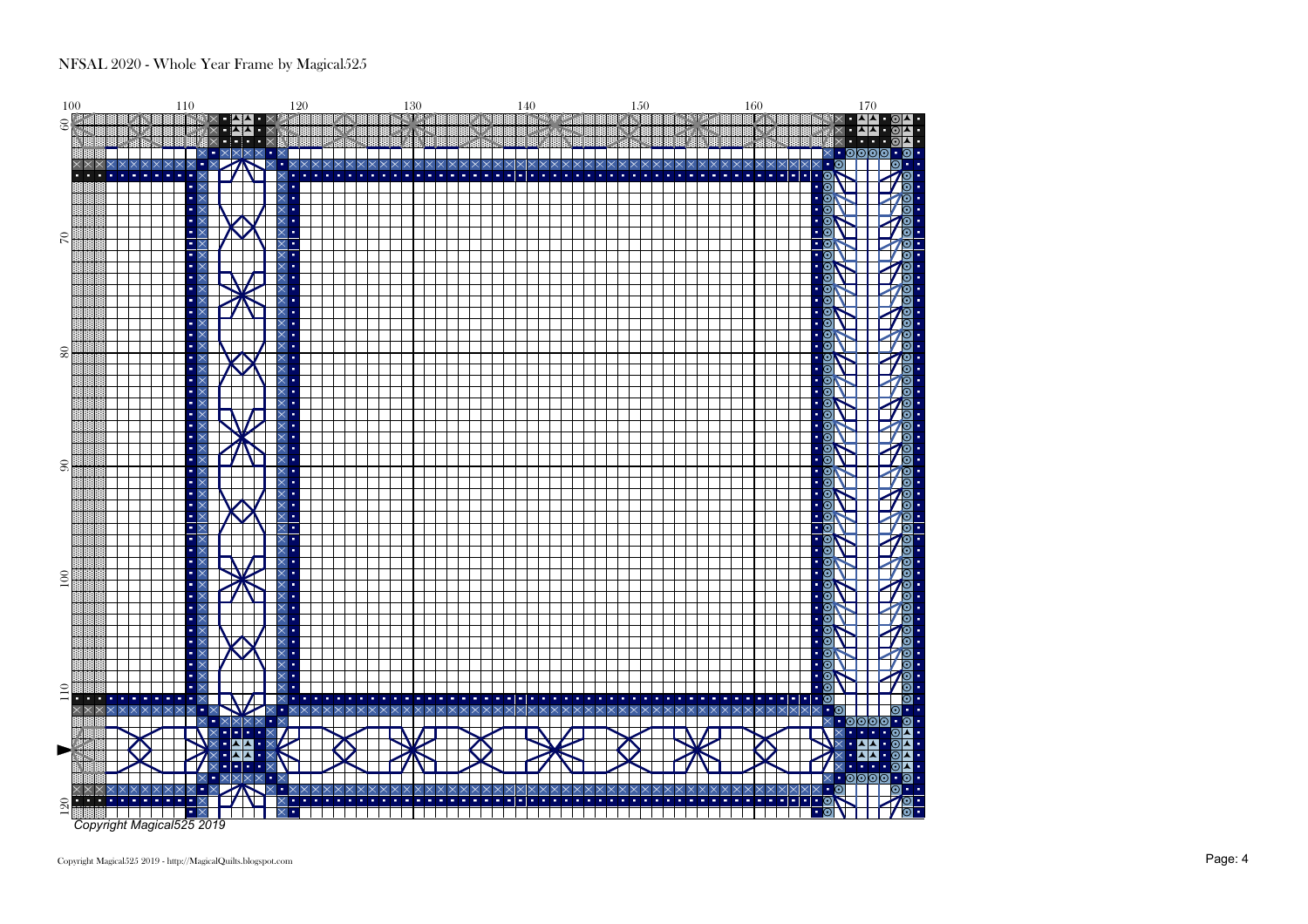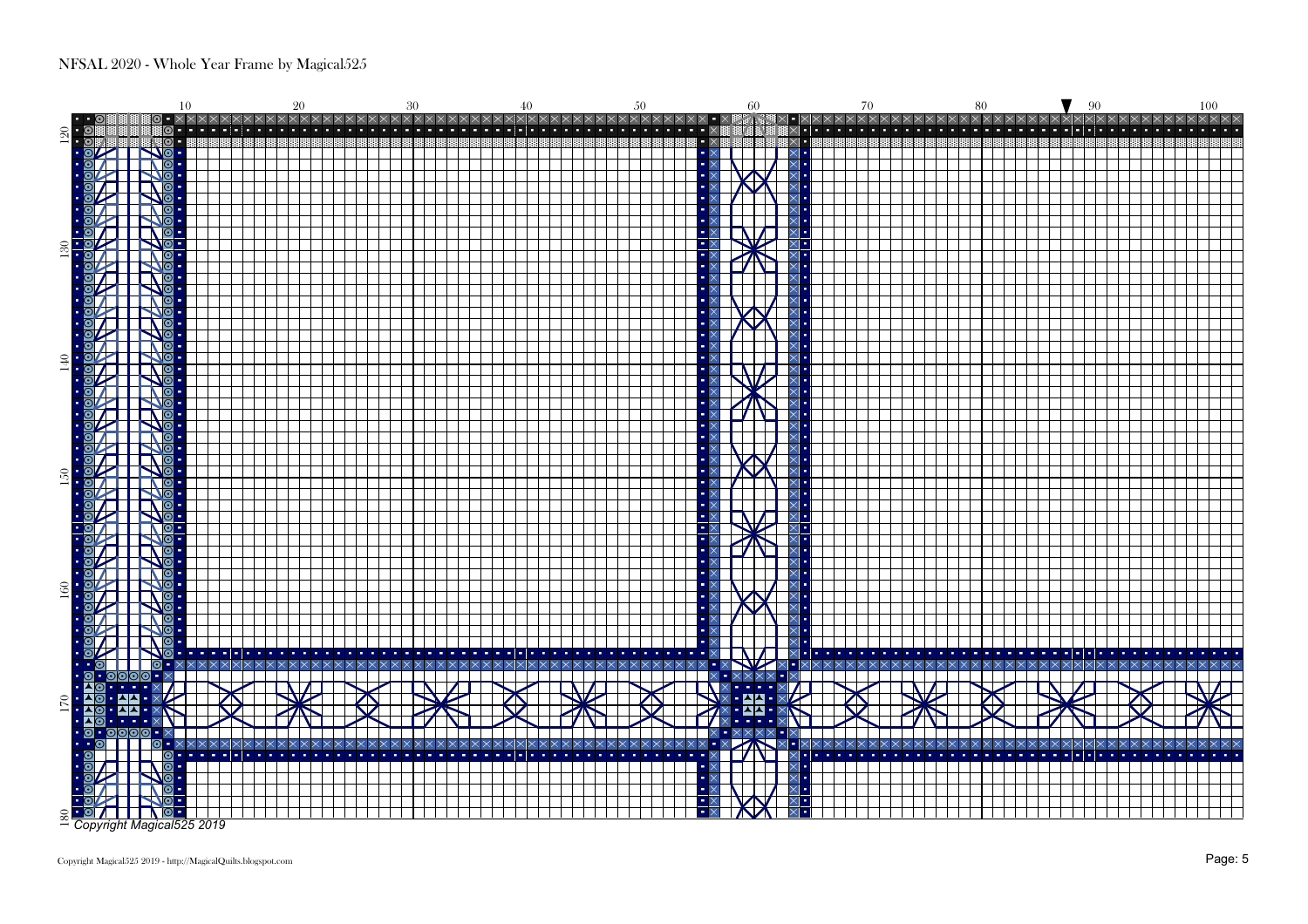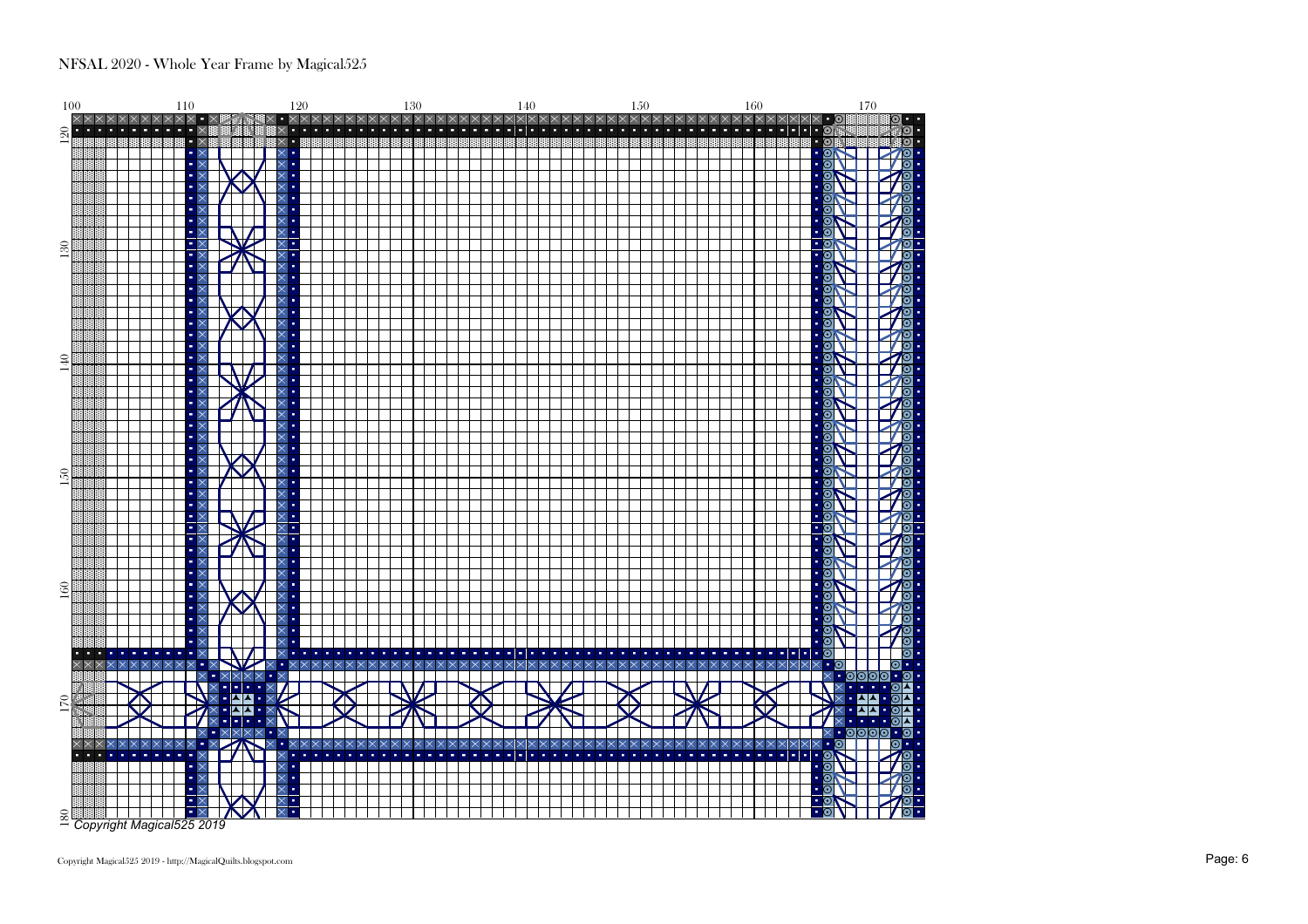

Legend: DMC-800 DMC-809 DMC-798 DMC-820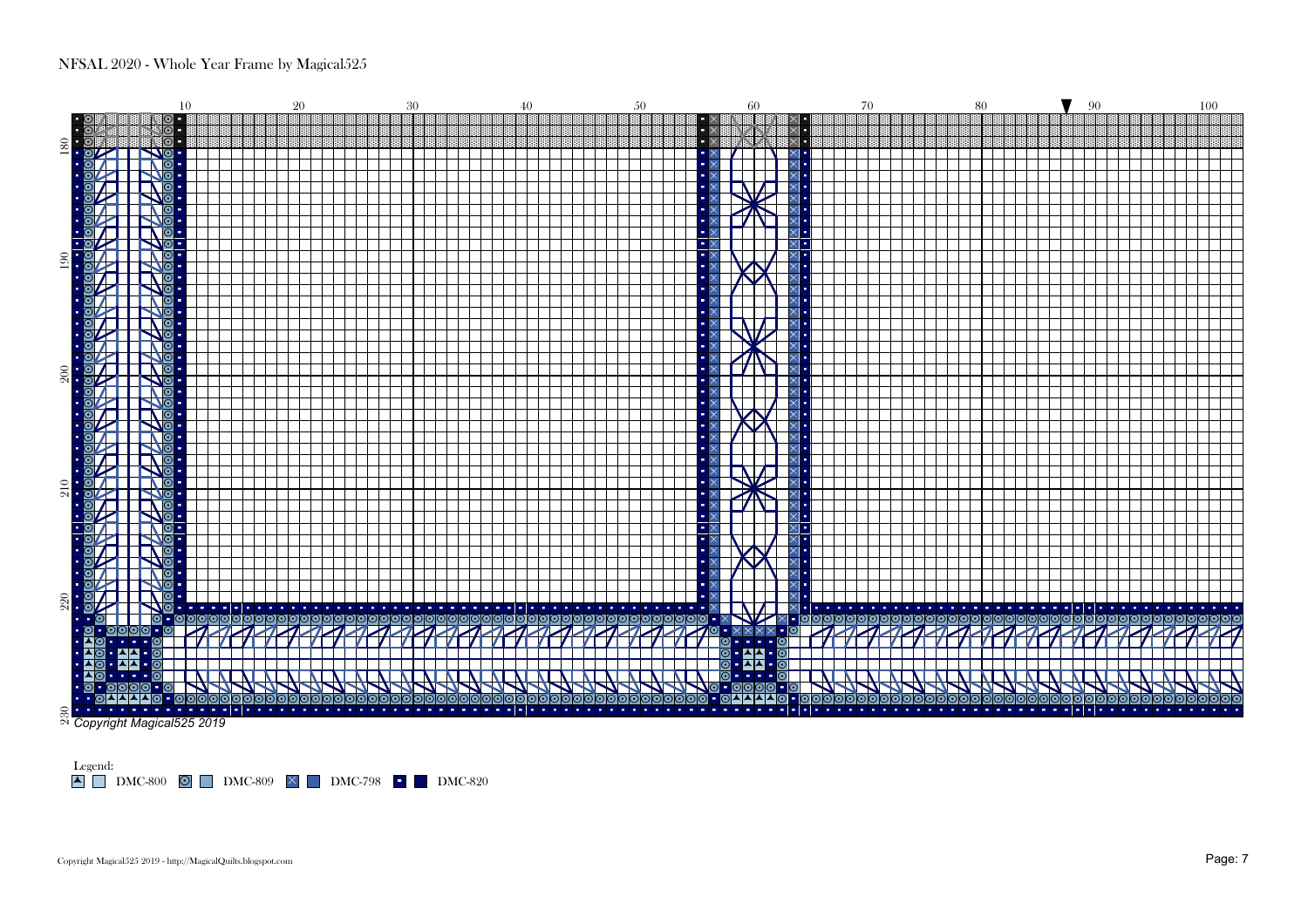

Backstitches:DMC-798 - DMC-820